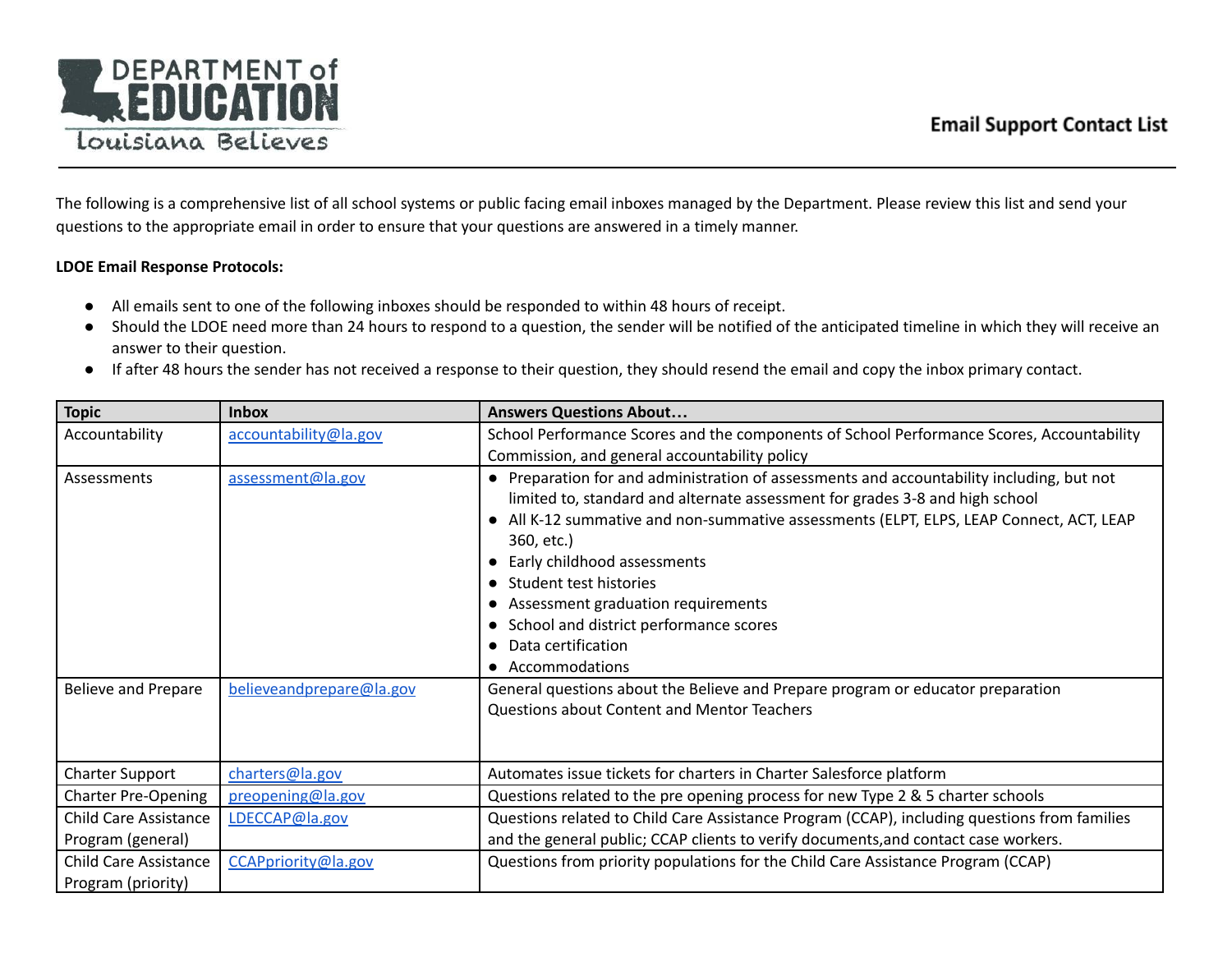

| <b>Child Care Assistance</b> | EHSCCAP@la.gov            | Processes Early Head Start Partnership applications, EHS verifications, EHS communications,  |
|------------------------------|---------------------------|----------------------------------------------------------------------------------------------|
| Program Early Head           |                           | center Change reports                                                                        |
| Start                        |                           |                                                                                              |
| <b>Child Care Assistance</b> | Ideccapfraud@la.gov       | Concerns or reports around fraudulent claims for CCAP.                                       |
| Program Fraud                |                           |                                                                                              |
| <b>Child Care Assistance</b> | ccapsystems@la.gov        | Used for notifications to systems team members for internal technical requests, reporting    |
| Program Systems              |                           | technical issues and various data requests.                                                  |
| <b>Child Care Assistance</b> | TLCCAP@la.gov             | Answers questions and requests regarding CCAP Transitional living documents (outreach        |
| Program Transitional         |                           | centers/programs, shelters, opioid) and verifications                                        |
| Living                       |                           |                                                                                              |
| <b>Child Care Assistance</b> | Nextiva@la.gov            | Answers virtual faxes related to Child Care Assistance Program                               |
| Program-virtual              |                           |                                                                                              |
| faxes                        |                           |                                                                                              |
| Child Care                   | CCAPChildWelfare@la.gov   | This inbox processes Continuity of Care applications and answers questions about said topic. |
| Assistance Program           |                           |                                                                                              |
| Welfare                      |                           |                                                                                              |
| <b>Child Care Center</b>     | LDElicensing@la.gov       | Questions and information related to all licensing for child care centers                    |
| Licensing                    |                           |                                                                                              |
|                              |                           | This is the address that should be used to report complaints about child care providers or   |
|                              |                           | unlicensed sites.                                                                            |
| <b>Child Care Criminal</b>   | LDECCBCprocessing@la.gov  | Questions related to Child Care Criminal Background Checks processing, requirements, and     |
| <b>Background Checks</b>     |                           | associated fees.                                                                             |
| <b>Child Care Criminal</b>   | LDEchildcareCBC@la.gov    | Questions related to Child Care Criminal Background Checks, including individuals with       |
| <b>Background checks</b>     |                           | out-of-state records.                                                                        |
| Compass                      | compass@la.gov            | Question related to the teacher evaluation system including:                                 |
|                              |                           | • Compass                                                                                    |
|                              |                           | • Compass Information System (CIS)                                                           |
|                              |                           | • Student Learning Targets                                                                   |
|                              |                           | Observations                                                                                 |
|                              |                           | • Bulletin 130                                                                               |
| Communications &             | Idoecommunications@la.gov | Questions related to newsletters, media or general communication questions.                  |
| Newsletters                  |                           |                                                                                              |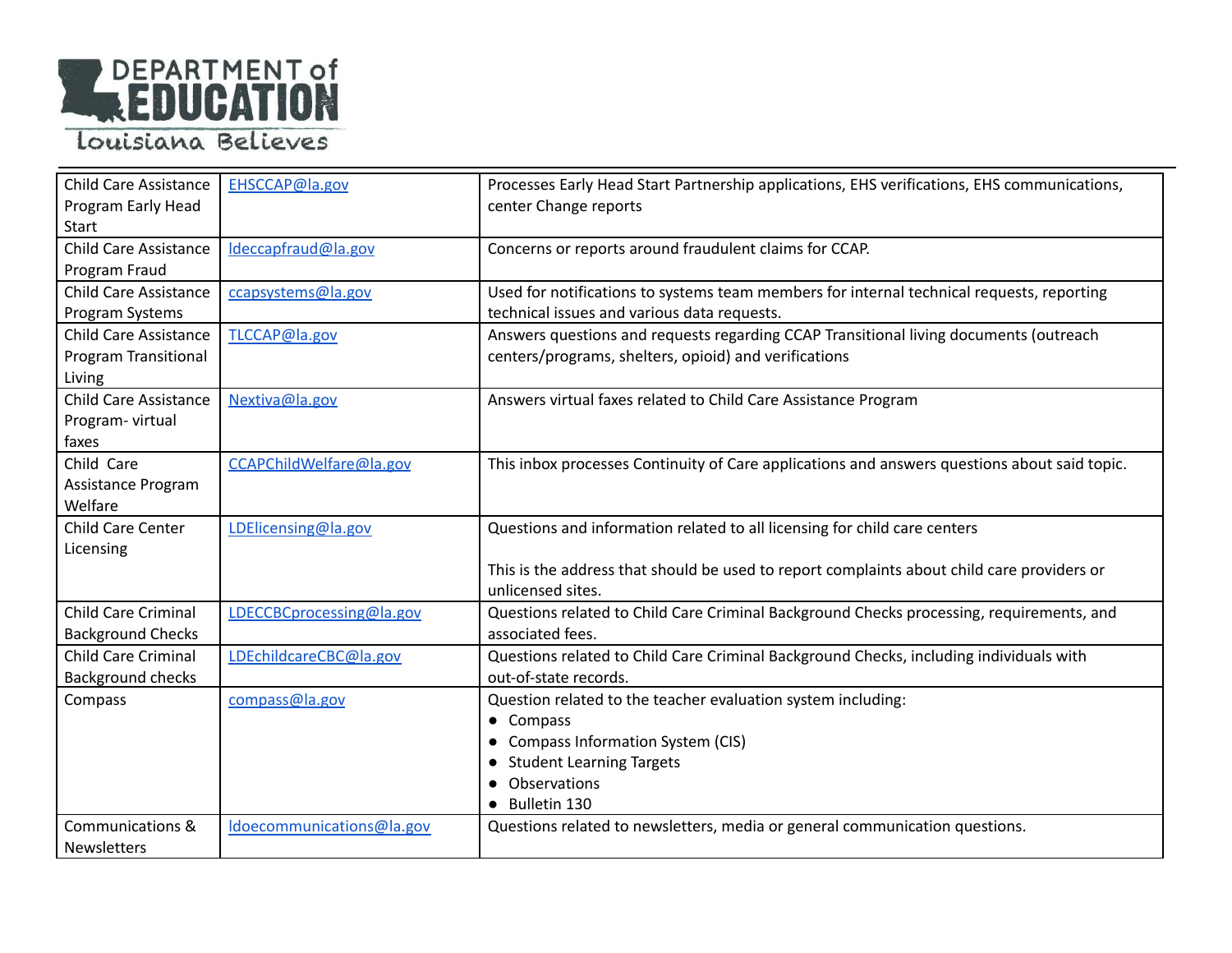

| Curriculum &             | classroomsupporttoolbox@la.gov | Questions related to standards and curriculum                                                 |
|--------------------------|--------------------------------|-----------------------------------------------------------------------------------------------|
| Instruction              |                                |                                                                                               |
| Curriculum               | Idoecvr@la.gov                 | Questions related to Curriculum Verification and Results Reporting Portal (CVR) including:    |
| Verification and         |                                | • Roster verification                                                                         |
| <b>Results Reporting</b> |                                | granting CVR access<br>$\bullet$                                                              |
| Portal                   |                                | transitional student growth/VAM<br>$\bullet$                                                  |
|                          |                                |                                                                                               |
| Data Governance          | LDEdata@la.gov                 | Questions related to data governance including:                                               |
|                          |                                | • Act 677                                                                                     |
|                          |                                | FTP assistance<br>$\bullet$                                                                   |
|                          |                                | Data sharing agreements<br>$\bullet$                                                          |
|                          |                                | Records requests<br>$\bullet$                                                                 |
|                          |                                | • Any additional inquiries related to newsletter entries or data governance webinars.         |
| Data Systems             | systemsupport@la.gov           | Questions related to any of the LDOE data systems or specific inquires in response to a       |
|                          |                                | newsletter entry or other communication channel                                               |
| Data Systems             | EdLink360@la.gov               | Questions or inquiries about the EdLink system including vendor questions and file extract    |
|                          |                                | concerns.                                                                                     |
| Diverse Learner          | diverselearnersupport@la.gov   | Questions related to diverse learner supports including Intervention Content Leader, core     |
| Support                  |                                | supports, intensive interventions, and IAIPs.                                                 |
| Early Childhood          | earlychildhood@la.gov          | Questions related to Early Childhood including:                                               |
|                          |                                | • Funding                                                                                     |
|                          |                                | Enrollment                                                                                    |
|                          |                                | Accountability                                                                                |
|                          |                                | • Improvement for early childhood programs                                                    |
| Early Childhood          | ECassurances@la.gov            | Inbox for early childhood academic assurances that are submitted annually by child care       |
| Academic                 |                                | centers, as well as routinely for new child care centers                                      |
| Assurances               |                                |                                                                                               |
| Early Childhood          | EarlyChildhoodAppeals@la.gov   | Inbox for appeals related to CLASS observations and performance scores for early childhood    |
| Appeals                  |                                | sites/schools.                                                                                |
| Early Childhood Child    | providercertification@la.gov   | Questions and information related to provider certification for child care centers and family |
| Care Provider            |                                | home center                                                                                   |
| Certification            |                                |                                                                                               |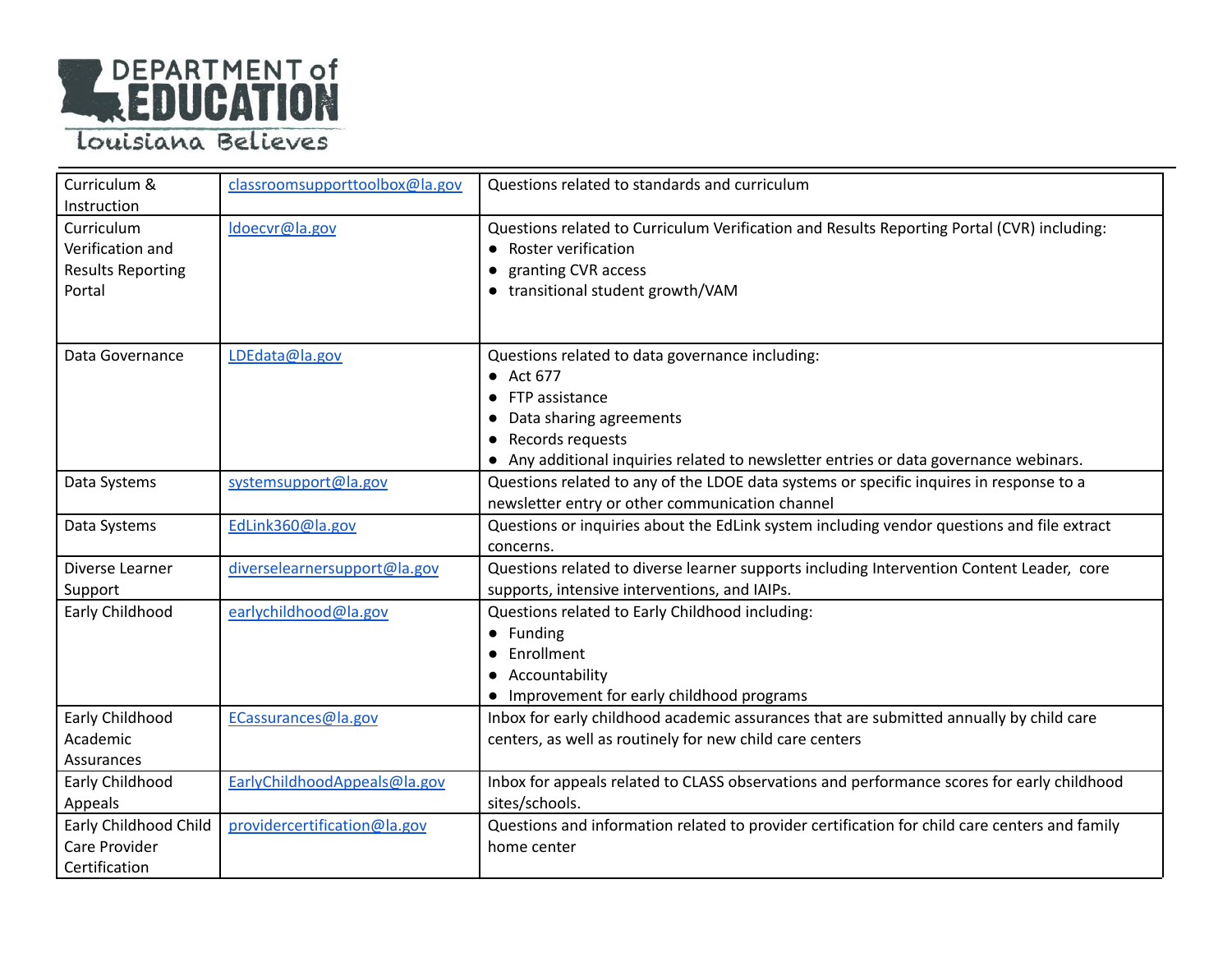

| <b>ELA Guidebooks</b>        | ELAguidebooks@la.gov             | <b>Questions regarding ELA Guidebooks</b>                                                   |
|------------------------------|----------------------------------|---------------------------------------------------------------------------------------------|
| Environmental                | environmentaleducation@la.gov    | Questions regarding environmental education                                                 |
| Education                    |                                  |                                                                                             |
| Events                       | LDOEEvents@la.gov                | Questions regarding Department led events to include Teacher Leader Summit                  |
| <b>Federal Programs</b>      | LDOE.federalsupport@la.gov       | Questions regarding federal programs                                                        |
| Finance: Charter             | charterfinancehelpdesk@la.gov    | Charter funding and allocation support                                                      |
| Support                      |                                  |                                                                                             |
| Finance: Nonpublic           | nonpublicfinancehelpdesk@la.gov  | Nonpublic finance support with textbooks, school lunch, or required services allocations    |
| Support                      |                                  |                                                                                             |
| <b>Finance Issues: State</b> | schoolfinancehelpdesk@la.gov     | State & Local Finance related issues or support                                             |
| & Local                      |                                  |                                                                                             |
| <b>Financial Aid</b>         | LDEfinancialaid@la.gov           | Questions related to financial aid planning and FAFSA                                       |
| Planning                     |                                  |                                                                                             |
| <b>Grants Help Desk</b>      | LDOE.grantshelpdesk@la.gov       | Technical assistance with grants                                                            |
| <b>Grant Submissions</b>     | LDEgrants@la.gov                 | Submission of Grant Budget applications for programs that are managed outside of eGMS.      |
| <b>High School</b>           | highschoolacademics@la.gov       | Questions related to College Readiness including:                                           |
| Academic                     |                                  | • TOPS University Diploma track                                                             |
|                              |                                  | college preparatory coursework                                                              |
|                              |                                  | dual enrollment opportunities                                                               |
|                              |                                  | high school student planning guidebook                                                      |
|                              |                                  | course codes<br>$\bullet$                                                                   |
|                              |                                  | duplicate transcripts                                                                       |
| Instructional                | louisianacurriculumreview@la.gov | Questions related to textbooks and instructional materials review, vendors, and PD vendor   |
| <b>Materials Review</b>      |                                  | guide                                                                                       |
| JumpStart                    | jumpstart@la.gov                 | Questions related to the Jump Start program, Super Summer Institute Registrants, and Career |
|                              |                                  | Development fund support.                                                                   |
| Lead Agency Support          | leadagencysupport@la.gov         | Questions related to community networks, lead agency programs, enrollment, and other        |
|                              |                                  | support topics.                                                                             |
|                              |                                  |                                                                                             |
| <b>MFP Support</b>           | LDOEMFPhelpdesk@la.gov           | Minimum Foundation Program & related questions support                                      |
| Nonpublic School             | nonpublicschools@la.gov          | Questions related to nonpublic school approval, School Choice Scholarship for Students with |
| Support                      |                                  | Exceptionalities, and general parent concerns/questions regarding state approved nonpublic  |
|                              |                                  | schools                                                                                     |